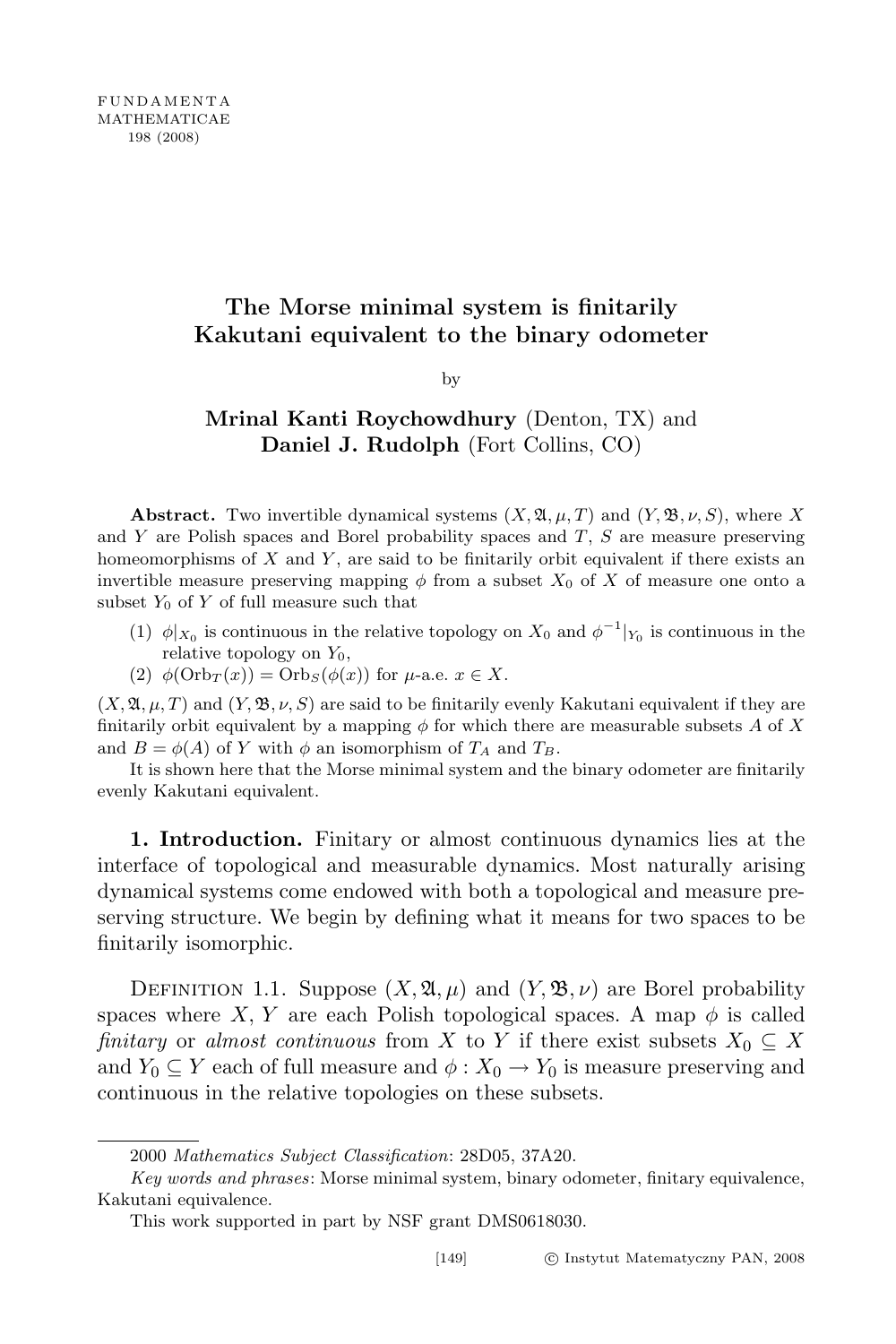If  $\phi$  is one-to-one and  $\phi^{-1}$  is also almost continuous, then  $\phi$  is called an almost continuous or finitary isomorphism of these two spaces.

It is an exercise that all uncountable Polish spaces endowed with a nonatomic Borel probability measure are finitarily isomorphic. If one has dynamics on each of the spaces in the form of a measure preserving homeomorphism then one can seek to show these dynamical systems are finitarily equivalent in a variety of forms.

DEFINITION 1.2. Two invertible dynamical systems  $(X, \mathfrak{A}, \mu, T)$  and  $(Y, \mathfrak{B}, \nu, S)$ , where X and Y are Polish spaces and Borel probability spaces and  $T$ ,  $S$  are measure preserving homeomorphisms of  $X$  and  $Y$ , are said to be finitarily orbit equivalent if there exists an invertible measure preserving mapping  $\phi$  from a subset  $X_0$  of X of measure one onto a subset of  $Y_0$  of Y of full measure such that

- (1)  $\phi|_{X_0}$  is continuous in the relative topology on  $X_0$  and  $\phi^{-1}|_{Y_0}$  is continuous in the relative topology on  $Y_0$ ,
- (2)  $\phi(\text{Orb}_T(x)) = \text{Orb}_S(\phi(x))$  for  $\mu$ -a.e.  $x \in X$ .

The finitary theory began in the study of isomorphism of Bernoulli shifts and Markov chains and this background can be found in [KS2], [KS3]. More recently the broad study of finitary orbit equivalence was begun by Hamachi and Keane [HK]. They described how to construct a *finitary* orbit equivalence mapping between the binary odometer and the ternary odometer. For recent development of finitary theory see  $[HKR]$ ,  $[R1]$ ,  $[R2]$ ,  $[RR1]$ ,  $[RR2]$ . In this sense the work here sits between these two areas as even Kakutani equivalence is a natural equivalence relation stronger than orbit equivalence and weaker than isomorphism. Our work follows the basic schema laid down by Keane and Hamachi.

DEFINITION 1.3.  $(X, \mathfrak{A}, \mu, T)$  and  $(Y, \mathfrak{B}, \nu, S)$  are said to be *finitarily* evenly Kakutani equivalent if they are finitarily orbit equivalent by a mapping  $\phi$  for which there are measurable subsets A of X and  $B = \phi(A)$  of Y and  $T_A \cong T_B$  by  $\phi$ .

If  $\phi$  is only an invertible measure preserving mapping then T and S are said to be *evenly Kakutani equivalent*. This is a much studied area (see [ORW]). Previously we have shown that all uniform odometers are finitarily Kakutani equivalent. Here we show that the binary odometer and the Morse minimal system, with its unique invariant measure, are finitarily Kakutani equivalent. In the context of such homeomorphisms of Cantor sets the topological orbit equivalence theory of Giordano, Putnam and Skau applies and in fact the binary odometer and the Morse system are homeomorphically orbit equivalent. We ask whether this can be strengthened to a homeomorphic Kakutani equivalence and conjecture it cannot.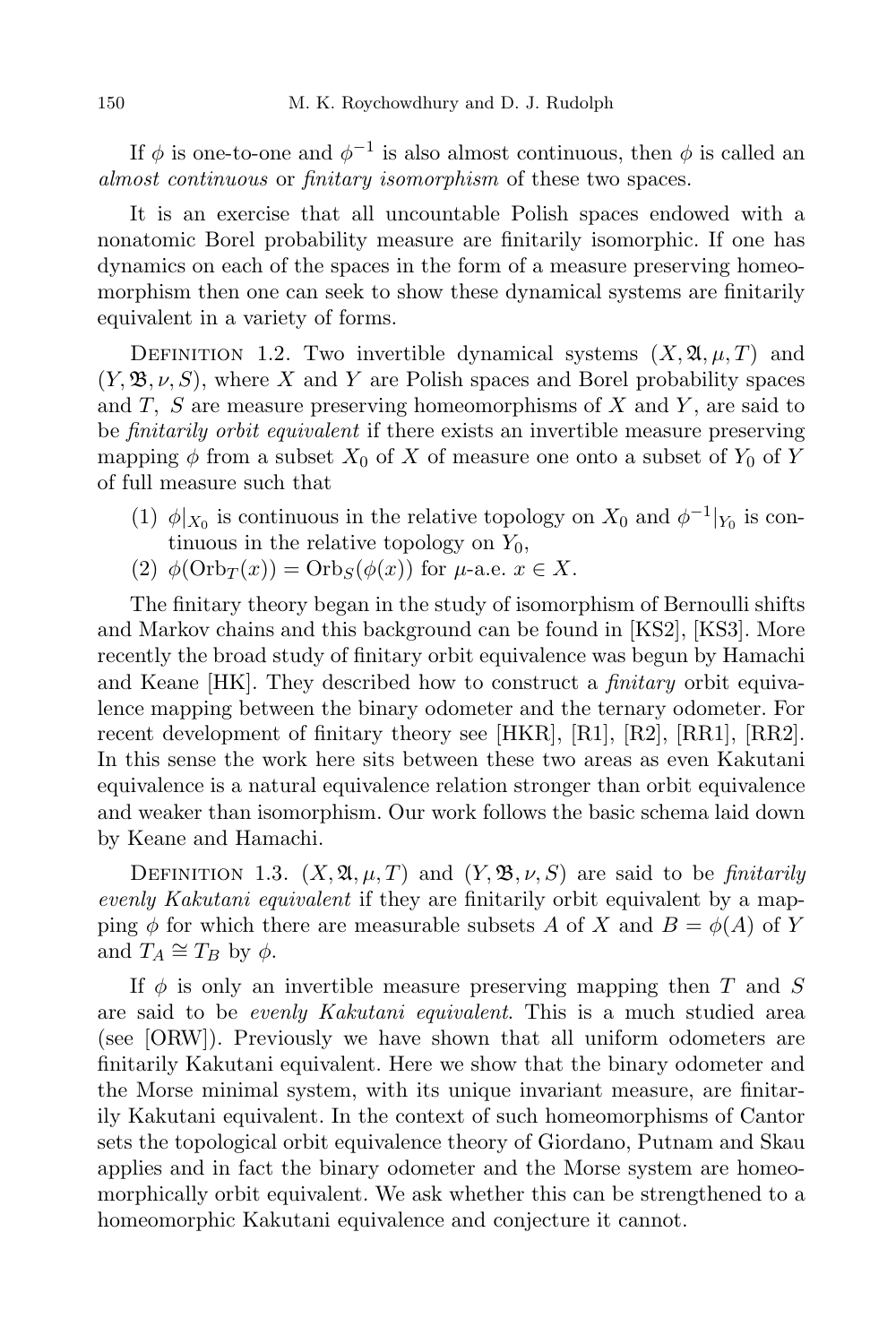We remind the reader of the construction of the Morse system as we will need a basic understanding. One first constructs the classical Morse sequence w by iterating the substitution  $0 \rightarrow 01$  and  $1 \rightarrow 10$  on the symbol 0. This is a sequence in  $\{0,1\}^{\mathbb{N}}$ . The Morse minimal set is the "orbit closure" of this sequence in  $\{0,1\}^{\mathbb{Z}}$  by which we mean all doubly infinite sequences for which every finite subword occurs somewhere as a subword of  $w$ .

The Morse minimal set  $X$  is well known to be uniquely ergodic. The Morse minimal set together with its uniquely ergodic complete Borel probability measure  $\mu$  and the shift map  $\sigma$  is called the Morse minimal system. The Morse minimal system and the binary odometer are very closely related. The former is in fact a two-point extension of the latter. This is enough to show that the two systems are measurably evenly Kakutani equivalent as it implies the Morse system is "loosely Bernoulli" in the sense of [ORW]. In this paper we show

MAIN THEOREM. The Morse minimal system and the binary odometer are finitarily evenly Kakutani equivalent.

2. Basic definitions, lemmas and propositions on the Morse minimal system. In this section we lay out the structure we will need in the Morse minimal system.

Let  $B = b_1 \cdots b_n \subseteq \{0,1\}^n$  be an *n*-block. The block  $\overline{B} = \overline{b}_1 \cdots \overline{b}_n$  is defined by setting  $\bar{b}_i = 0$  if  $b_i = 1$  and  $\bar{b}_i = 1$  if  $b_i = 0, i = 1, \ldots, n$ . We call  $\overline{B}$  the *flip* of *B*.

Let  $\zeta$  be the Morse substitution on  $\{0,1\}$  defined by  $\zeta(0) = 01$  and  $\zeta(1) = 10$ . Now define the sequence of blocks  $u_k$  and  $\overline{u}_k$  such that  $u_k = \zeta^k(0)$ and  $\overline{u}_k = \zeta^k(1)$ ,  $k \geq 0$ . Thus  $u_{k+1} = u_k \overline{u}_k$  and the Morse sequence is that sequence whose first  $2^k$  symbols are the word  $u_k$ .

PROPOSITION 2.1. For each  $w' \in X$  there exists a unique partition of  $\mathbb Z$ into intervals of length  $2^{k+1}$  so that the subword of w' on each interval of this partition is either  $u_k\overline{u}_k$  or  $\overline{u}_ku_k$ .

*Proof.* We are sure this is a known result. The existence of this partition is claimed without argument in [CKL]. We give a brief proof of existence as well as uniqueness. To begin, notice this is true of the Morse sequence  $w$ itself as on each interval  $[j2^{k+1}+1,(j+1)2^{k+1}]$  one sees either the subword  $u_k\overline{u}_k$  or  $\overline{u}_ku_k$ . Let  $w' \in X$  and consider the subinterval  $[-n, n]$  in  $\mathbb{Z}$ . Since the subword  $w'_{[-n,n]} = w'_{-n}w'_{-n+1}\cdots w'_n$  of  $w'$  occurs somewhere in  $w$ , the word  $w'_{[-n,n]}$  can be partitioned into occurrences of such pairs, with of course possible partial subwords at the two ends. Index  $0$  of  $w'$  occurs at some position in some pair. Let  $t_n$  be the distance of the 0th position of  $w'$  from the right end point of the pair containing it. Then  $0 \leq t_n < 2^{k+1}$ . As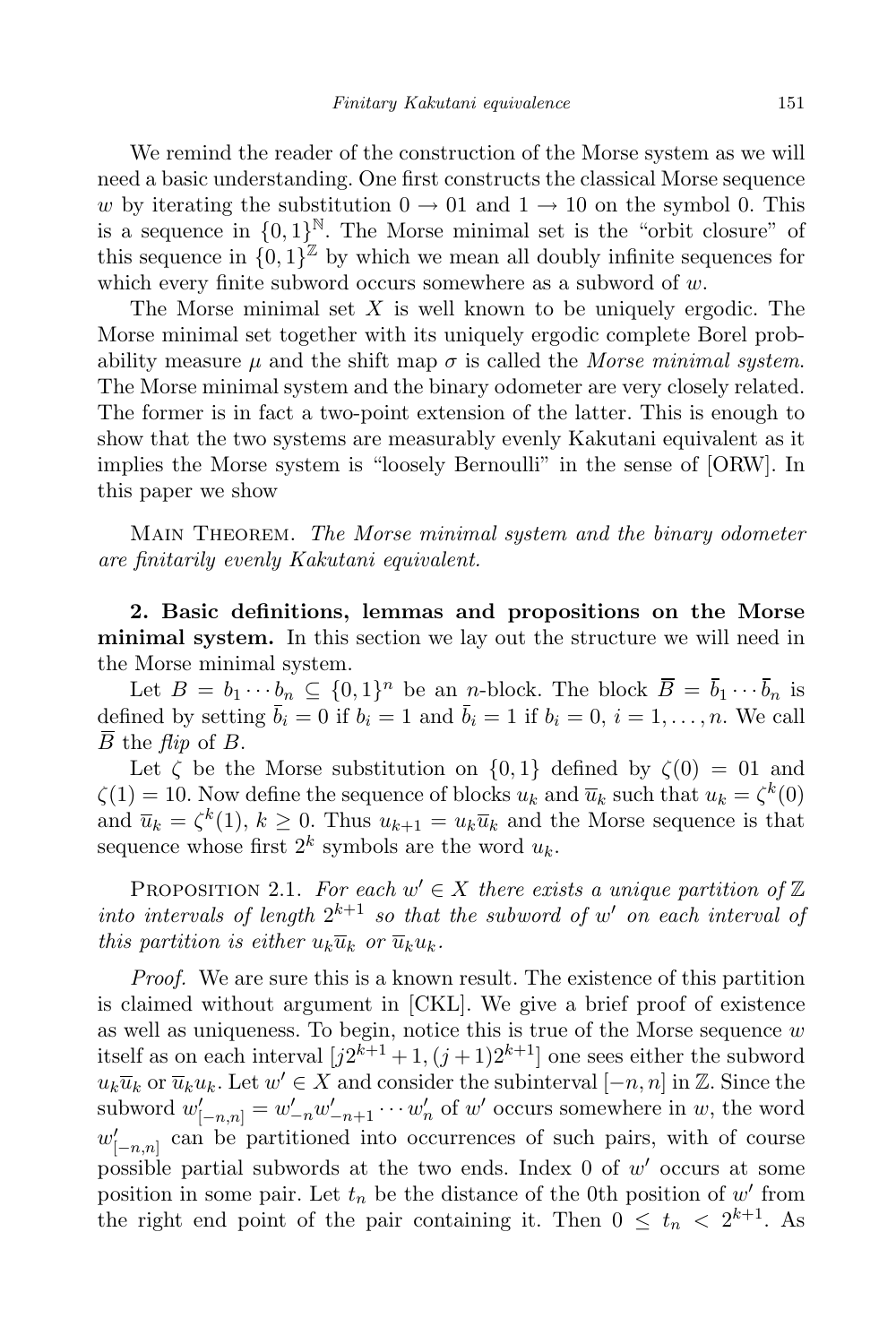$\{t_n : n \in \mathbb{N}\}\$ is a bounded sequence of natural numbers, it has a constant subsequence  $\{t_{n_i}\}_{i\geq 1}$ , i.e.  $t_{n_i} = t$  (constant) for all  $i \geq 1$ . For  $j \in \mathbb{Z}$  let

$$
I_j = [t + (j-1)2^{k+1} + 1, \dots, t + j2^{k+1}].
$$

It follows that the subword of  $w'$  on each block  $I_j$  must be one of the two choices  $u_k \overline{u}_k$  or  $\overline{u}_k u_k$ . Now we show that the partition is unique.

If possible suppose  $w' \in X$  and there are two partitions

$$
P = \{\dots < I_{-1} < I_0 < I_1 < \dots\}, \qquad P' = \{\dots < J_{-1} < J_0 < J_1 < \dots\},
$$

where each  $I_k$  and  $J_k$  is an interval of length  $2^{k+1}$  and

$$
w'_{I_j} = \begin{cases} u_k \overline{u}_k \\ \text{or} \\ \overline{u}_k u_k, \end{cases} \qquad w'_{J_j} = \begin{cases} u_k \overline{u}_k \\ \text{or} \\ \overline{u}_k u_k, \end{cases} \qquad P \neq P'.
$$

Each  $I_j$  then intersects two sets of P'. Call them  $J_j$  and  $J_{j+1}$ .

CASE 1: Suppose  $\#(I_j \cap J_j) = \#(I_j \cap J_{j+1}) = 2^k$ . Then if  $w'_{I_j} = u_k \overline{u}_k$ then  $w'_{J_j} = \overline{u}_k u_k$  as the overlap of the two intervals  $I_j$  and  $J_j$  contains precisely the word  $u_k$ , and  $w'_{J_{j+1}} = \overline{u}_k u_k$  as the overlap of  $w'_{I_j}$  and  $w'_{J_{j+1}}$ contains precisely the word  $\overline{u}_k$ . But then  $w'_{I_{j+1}}$  must be  $u_k\overline{u}_k$ . This implies  $w'_{I_j} = u_k \overline{u}_k$  for all j, so w' is a periodic point with period  $2^{k+1}$ , which is a contradiction as in  $X$  there are no periodic points.

CASE 2: Suppose  $\#(I_j \cap J_j) < \#(I_j \cap J_{j+1})$ , which implies  $\#(I_j \cap J_{j+1})$ >  $2^k$ . We show that if  $w'_{I_j} = u_k \overline{u}_k$  then  $w'_{J_{j+1}} = \overline{u}_k u_k$ , and if  $w'_{I_j} = \overline{u}_k u_k$ then  $w'_{J_{j+1}} = u_k \overline{u}_k$ .

Suppose  $w'_{I_j} = u_k \overline{u}_k$  and  $w'_{J_{j+1}} = u_k \overline{u}_k$ . Let  $A = w'_{I_j \cap J_j}$  have length  $\ell$ , which implies the first  $\ell$  symbols of  $u_k$  are A. So the first  $\ell$  symbols of  $w'_{J_{j+1}}$ are A. This implies the second  $\ell$  symbols of  $I_j$  are A and as  $\#A < \frac{1}{2}(2^{k+1}),$  $w'_{I_j}$  begins with AA, but this is not all of  $w'_{I_j}$ . The second  $\ell$  symbols of  $w'_{J_{j+1}}$ must also be A. This says the symbol following  $AA$  in  $w'_{I_j}$  is the first symbol of A, i.e.  $w'_{I_j}$  starts with AAa, and by Gottschalk and Hedlund [GH] this cannot happen in the Morse system. Hence if  $w'_{I_j} = u_k \overline{u}_k$  then  $w'_{J_{j+1}} = \overline{u}_k u_k$ . Similarly if  $w'_{I_j} = \overline{u}_k u_k$  then  $w'_{J_{j+1}} = u_k \overline{u}_k$ .

Now let  $t = #(I_j \cap J_j)$ . Then  $\sigma^{-t}(I_j) = J_{j+1}$  and  $\sigma^{-t}(w'_{I_j}) = \overline{w}'_{J_{j+1}}$ for all j, so  $\sigma^{-t}(w') = \overline{w}'$ , hence  $\sigma^{-2t}(w') = w'$ , and consequently w' is a periodic point with period  $2t$ , which is a contradiction.

CASE 3: Suppose  $\#(I_i \cap J_j) > \#(I_j \cap J_{j+1}),$  which implies  $\#(I_j \cap J_{j+1})$  $\langle 2^k. A \text{ completely symmetric argument to Case 2 holds and a contradiction}$ arises.

Hence the partition is unique.  $\blacksquare$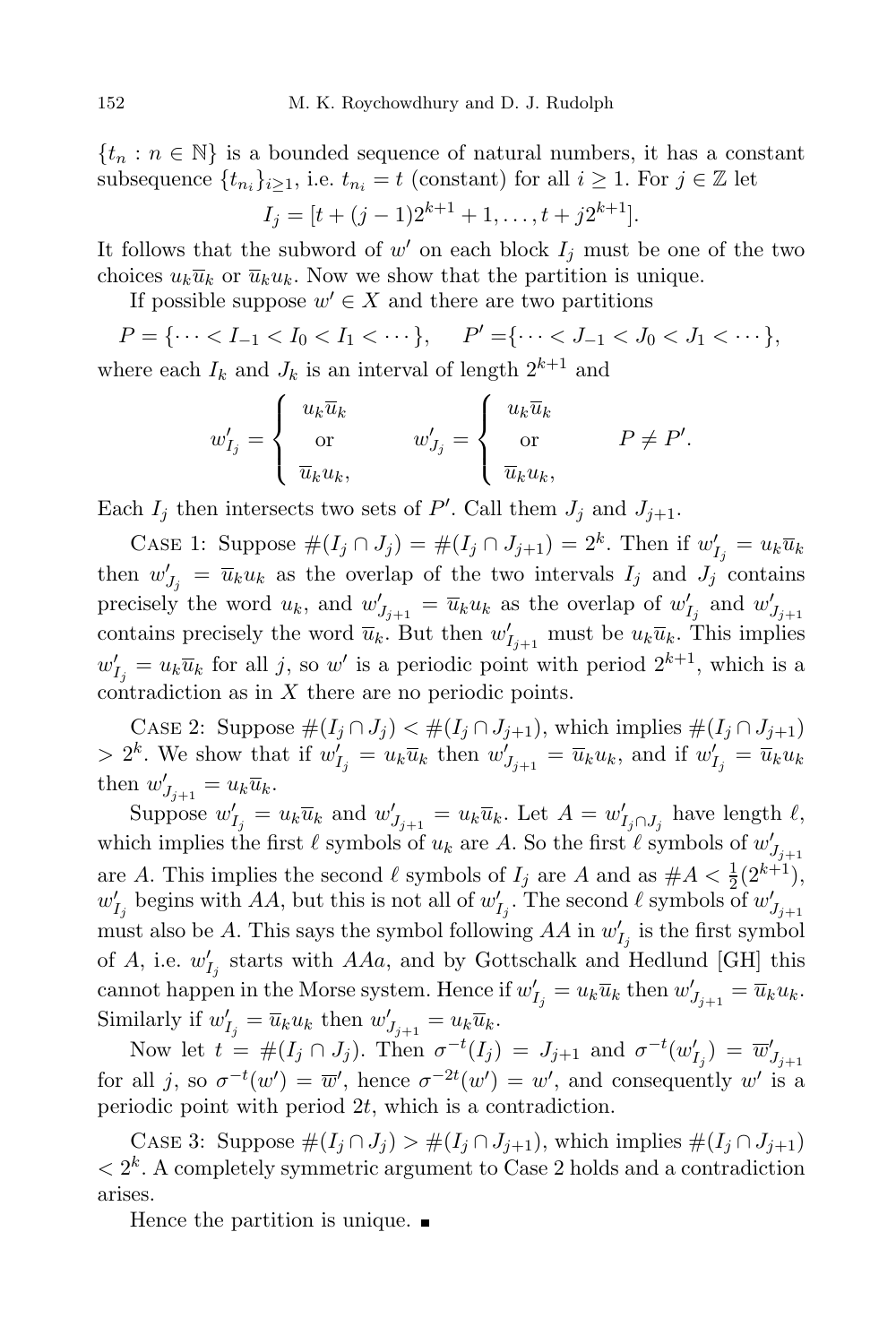COROLLARY 2.2. For each  $w' \in X$  there exists a unique partition of  $\mathbb Z$ into intervals of length  $2^k$  so that the subword of w' on each interval of this partition is either  $u_k$  or  $\overline{u}_k$ .

*Proof.* Just notice that  $u_{k+1} = u_k \overline{u}_k$  and  $\overline{u}_{k+1} = \overline{u}_k u_k$  and so any partition into occurrences of  $u_k \overline{u}_k$  or  $\overline{u}_k u_k$  is a partition into occurrences of  $u_{k+1}$ and  $\overline{u}_{k+1}$  and vice versa.

PROPOSITION 2.3. For  $w' \in X$ , partition  $\mathbb Z$  into intervals according to occurrences of the subwords  $u_k$  and  $\overline{u}_k$  as described above and let  $t_k(w')$  be the position occupied by 0 in its interval,  $0 \le t_k(w') < 2^k$ . The functions  $t_k$ are continuous.

*Proof.* Suppose not, that is, suppose we have a value  $k$  and a sequence of points  $w_i$  converging to some point  $w'$  but the values  $t_k(w_i)$  do not converge to  $t_k(w')$ . Without loss of generality we can assume that  $t_k(w_i) = t$  but  $t \neq t_k(w')$ . As i increases, more and more terms of  $w_i$  and  $w'$  agree. It follows that  $w'$  must have two partitions into subwords  $u_k$  and  $\overline{u}_k$ , one consisting of intervals with 0 at index t, and one with 0 at index  $t_k(w')$  in its interval. This conflicts with the uniqueness of the partition and implies the result.  $\blacksquare$ 

Notice that  $t_{k+1}(w')$  must be either  $t_k(w')$  or  $t_k(w') + 2^k$ . Let  $\alpha_k(w') =$  $\{\alpha_1, \ldots, \alpha_k\}$  be the binary expansion of  $t_k(w')$ , i.e.

$$
t_k(w') = \sum_{i=0}^{k-1} \alpha_{i+1} 2^i.
$$

Then  $\alpha_{k+1}(w')$  extends  $\alpha_k(w')$ , agreeing with it on its first k digits. Let  $\alpha(w')$  be the limit value in  $\{0,1\}^{\mathbb{N}}$ . Let S be the adding machine acting on  ${0,1}^{\mathbb{N}}$ . Then it is a simple observation that  $\alpha(\sigma(w')) = S(\alpha(w'))$ . That is, the continuous map  $\alpha$  factors the action of  $\sigma$  onto that of S. It is also clear that  $\alpha$  is not 1-1 as  $\alpha(\overline{w}') = \alpha(w')$ . On the other hand, it is not difficult to see that  $\alpha$  is everywhere 2-1 and that the two inverse images of any point form a pair consisting of  $w'$  and  $\overline{w}'$ . This is the factor map we alluded to earlier.

We can now build the structures that Keane and Hamachi laid out to obtain a finitary orbit equivalence.

**2.4.** *k*-canonical cylinder sets. As we have seen, the 0th coordinate of the infinite sequence w' is at some position  $0 \leq t_k(w') < 2^k$  in one of the words  $u_k$  or  $\overline{u}_k$ . Define

$$
u_k(i) = \{w' \in X \mid t_k(w') = i \text{ and } w'_0 = u_{k,i}\},\
$$
  

$$
\overline{u}_k(i) = \{w' \in X \mid t_k(w') = i \text{ and } w'_0 = \overline{u}_{k,i}\},\
$$

where  $u_{k,i}$  (resp.  $\overline{u}_{k,i}$ ) represents the *i*th coordinate of  $u_k$  (resp.  $\overline{u}_k$ ) for  $0 \leq i < 2^k$ . The two sets  $u_k(i)$  and  $\overline{u}_k(i)$  are obtained by taking the clopen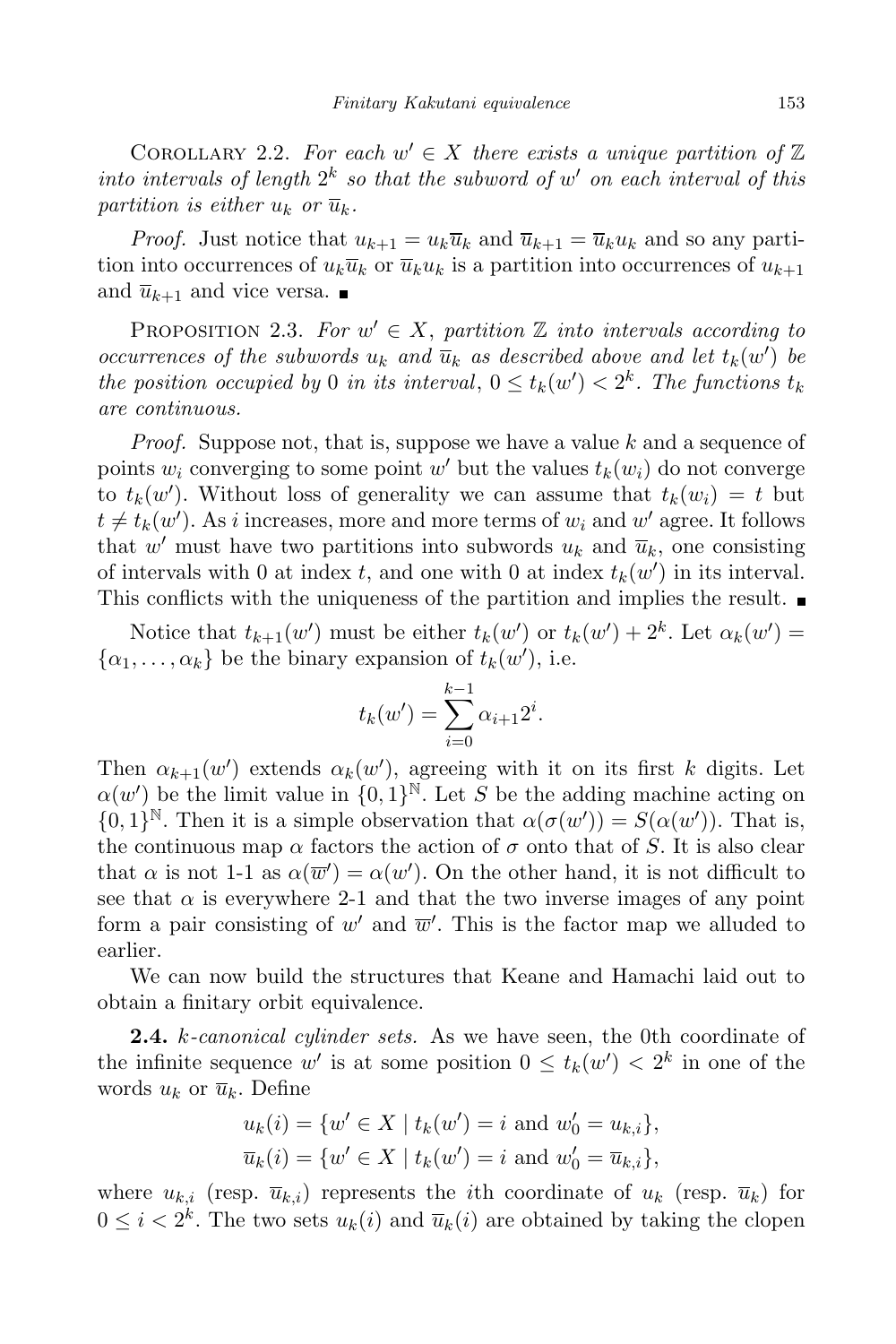set where  $t_k(w') = i$  and splitting it according to whether the symbol at the origin is a 0 or a 1 (be careful here: which one is  $u_k(i)$  and which is  $\overline{u}_k(i)$  depends on the symbols in  $u_k$  and  $\overline{u}_k$  at index i), and hence these are clopen sets. These  $2^{k+1}$  sets, all of equal measure, are called the k-canonical  $cylinders$  in  $X$ . Note that

$$
u_k(0) \stackrel{\sigma}{\rightarrow} u_k(1) \stackrel{\sigma}{\rightarrow} \cdots \stackrel{\sigma}{\rightarrow} u_k(2^k - 1),
$$
  

$$
\overline{u}_k(0) \stackrel{\sigma}{\rightarrow} \overline{u}_k(1) \stackrel{\sigma}{\rightarrow} \cdots \stackrel{\sigma}{\rightarrow} \overline{u}_k(2^k - 1).
$$

A finite or countable union of canonical cylinders is called a cylinder in X.

The canonical cylinders do not quite separate points in  $X$ . To see this, notice that if  $w' \in u_k(i)$  then we know the symbolic name of  $w'$  for indices  $-i, -i+1, \ldots, -i+2^k-1$ , and so long as both  $t_k(w')$  and  $2^k - t_k(w')$  go to infinity, knowing the sets  $u_k(i)$  containing  $w'$  will determine  $w'$  uniquely. This covers all but four orbits in X. If we let m be w reflected, i.e.  $m_{-i} = w_{1-i}$ for  $i \geq 1$ , then we can give four unusual words in X,  $mw, \overline{mw}, m\overline{w}, \overline{mw}$ . It is precisely on the orbits of these four words that one of  $t_k(w')$  or  $2^k - t_k(w')$ remains bounded. From a finitary perspective this is not an issue as these four orbits are a set of measure zero.

**2.5.** Cylinder partition. A cylinder partition of X is a set C of pairwise disjoint cylinders such that

$$
\sum_{c \in \mathcal{C}} \mu(c) = 1.
$$

**2.6.** Canonical cylinder partition. The canonical cylinders  $\{u_k(i), \overline{u}_k(i)\}\$  $0 \leq i < 2^k$  form a cylinder partition of X, called the kth *canonical cylinder* partition of X.

**2.7.** Tower partitions. A tower partition is a cylinder partition  $\mathcal{C}$  endowed with an equivalence relation in which each equivalence class consists of canonical cylinders all either of the form  $u_k(i)$  where k is fixed but *i* varies, or of the form  $\overline{u}_k(i)$  where again *k* is fixed but *i* varies, and in which the elements of each equivalence class are ordered by indexing them with some initial interval in N. That is, a column will look like  ${u_k(i_0), u_k(i_1), \ldots, u_k(i_{h-1})\}$ , or a similar list of  $\overline{u}_k(i_i)$  where these cylinders are ordered by the subscript on  $i$ . What this ordering does is give each element of a column except the first one a follower element in the column and each element except the last one a predecessor element in the column.

Each ordered equivalence class  $C$  of the tower partition  $C$  is called a tower or a column of C. The number of elements in C is called the height of the tower C.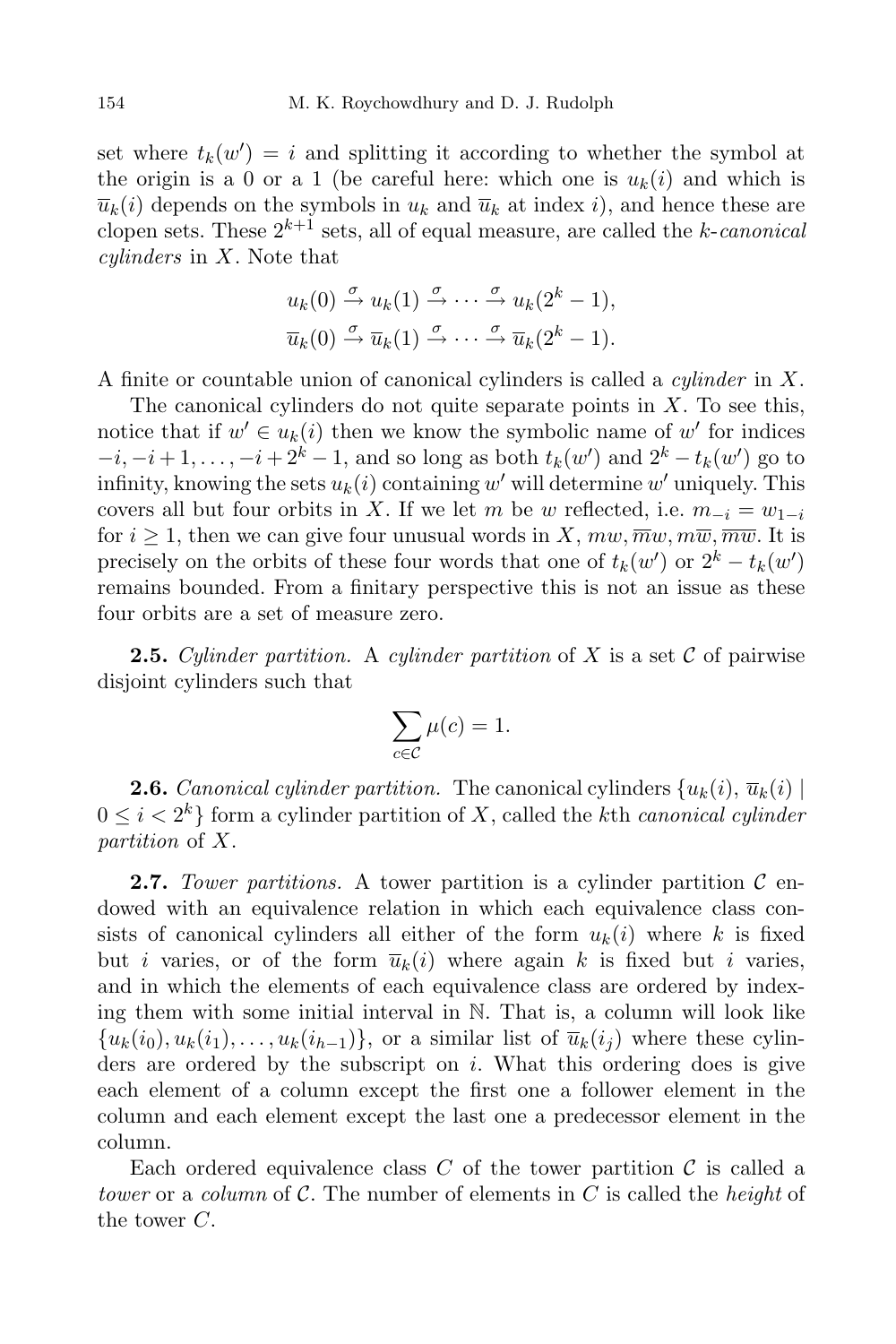By the *support* of  $C$  we mean

$$
\operatorname{Supp}(C) = \bigcup_{c \in C} c.
$$

**2.8.** Canonical tower partition  $\mathcal{P}_k$  ( $k \geq 0$ ). Each canonical cylinder partition  $\{u_k(i), \overline{u}_k(i) \mid 0 \leq i < 2^k\}$   $(k \geq 0)$  consisting of two equivalence classes  $\{u_k(i) \mid 0 \leq i < 2^k\}$  and  $\{\overline{u}_k(i) \mid 0 \leq i < 2^k\}$  ordered by the index i is called the kth canonical tower partition of X and is denoted by  $\mathcal{P}_k$ . Notice that the order on the columns is simply the order induced by the action of  $\sigma$ .

**2.9.** Common extension. Let  $C = \{c_0, \sigma^{n_1}c_0, \sigma^{n_2}c_0, \ldots, \sigma^{n_k}c_0\}$  be an ordered column of a tower partition  $C$  and  $c'_0 \subseteq c_0$  be a canonical cylinder. Then we call the ordered set  $\{c'_0, \sigma^{n_1}c'_0, \sigma^{n_2}c'_0, \ldots, \sigma^{n_k}c'_0\}$  a common extension of C by  $c'_0$ .

A tower partition  $\hat{\mathcal{C}}$  is said to be a common extension of a tower partition C if each column of  $\hat{C}$  is a common extension of a column of C.

**2.10.** Tower refinement. Let C be a tower partition and  $\hat{\mathcal{C}}$  be a common extension of C. Then a tower partition  $\mathcal{C}'$  is a *tower refinement* of C if each column of  $\mathcal{C}'$  is a union of columns of  $\widehat{\mathcal{C}}$  and the order on  $\mathcal{C}'$  extends the order on  $\hat{\mathcal{C}}$  in that it preserves the follower and predecessor relations where they are defined and extends them by concatenating the columns in some order. Note that if C' is a tower refinement of C, then each  $c' \in \mathcal{C}'$  is contained in a unique  $c \in \mathcal{C}$ , yielding a map  $\pi : \mathcal{C}' \to \mathcal{C}$  which preserves the measure  $\mu$  in that the measure of the support of the pull back of a set in  $\mathcal C$  is the same as its measure.

REMARK. The canonical tower partition  $\mathcal{P}_{k+1}$  is a tower refinement of the canonical tower partition  $\mathcal{P}_k$ .

For all  $l, k \in \mathbb{N}$  the words  $u_{l+k}$  and  $\overline{u}_{l+k}$  are concatenations of  $u_l$  and  $\overline{u}_l$ and we can make the following observation.

LEMMA 2.11. In  $u_{l+k} = a_1 \cdots a_{2^k}$ , where  $\ell(a_i) = 2^l$  and  $a_i = u_l$  or  $\overline{u}_l$ , each pair  $(a_{2i-1}, a_{2i})$  is either  $u_{l+1}$  or  $\overline{u}_{l+1}$ .

We know  $u_0 = 0$ ,  $\overline{u}_0 = 1$ ,  $u_{k+1} = u_k \overline{u}_k$ ,  $\overline{u}_{k+1} = \overline{u}_k u_k$  and for  $k \geq 0$ , all  $u_k = u_{k,1} \cdots u_{k,2^k}$  have length  $2^k$ , half of symbols are 0 and half are 1. Let  $S(2^k)$  be the symmetric group on  $\{1, \ldots, 2^k\}$  and  $G_k = \{ \varrho \in S(2^k) \mid \varrho$  $u_{k,i} = \overline{u}_{k,\varrho(i)}$ . Then  $\#G_k = (2^{k-1})^2$ . Said more plainly,  $G_k$  is the collection of all permutations of  $\{1, \ldots, 2^k\}$  that rearrange  $u_k$  into  $\overline{u}_k$ . Notice that by symmetry its elements also rearrange  $\overline{u}_k$  into  $u_k$ . Our next goal, and the central construction needed for the proof, is to show how to construct elements of  $G_k$  that are monotone on a large part of their domain. This construction, a "nesting argument", is a method that goes back to [ORW].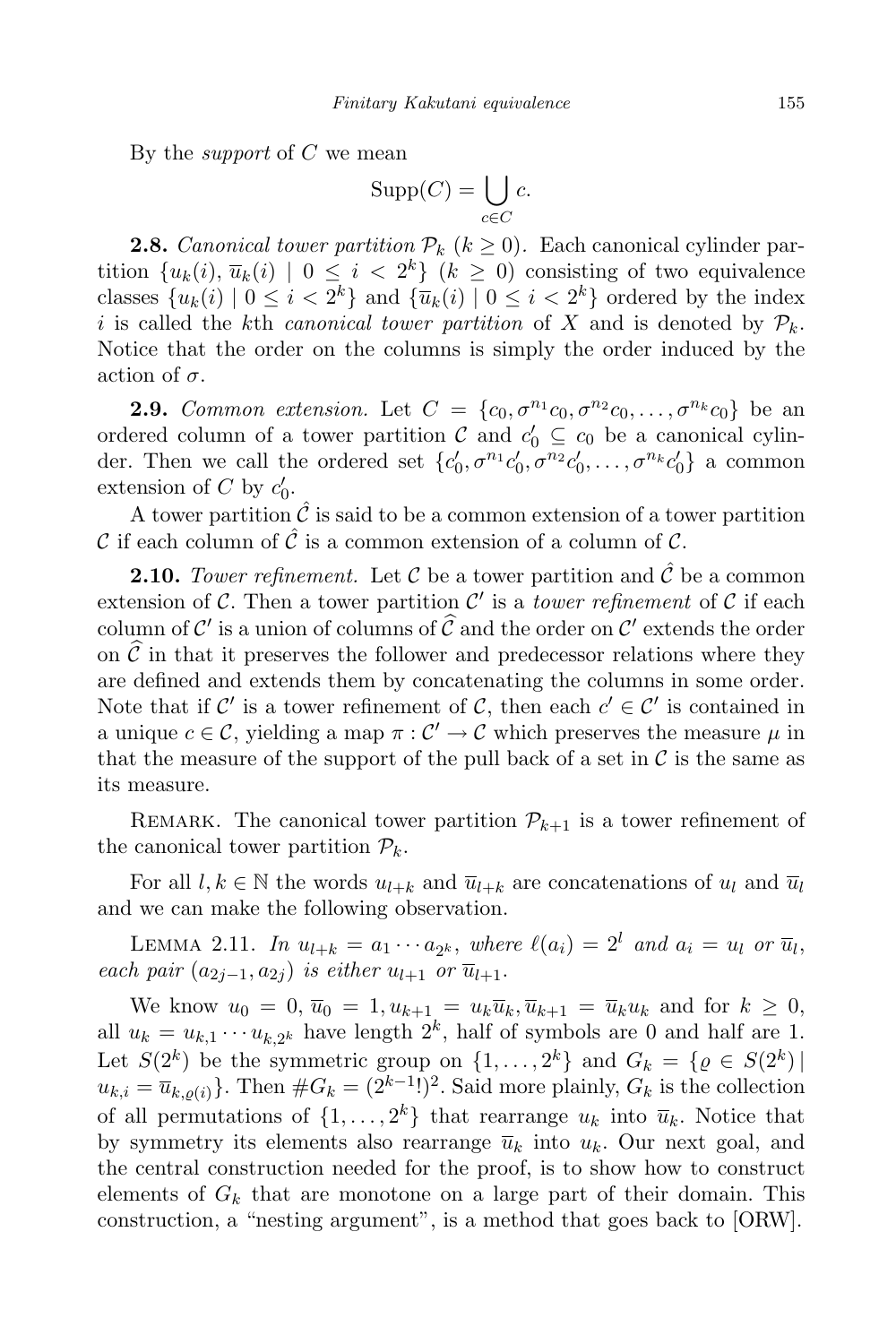Set

$$
m(\varrho) = \frac{1}{2^k} \max\{\#S : S \subseteq \{1, \dots, 2^k\} \text{ and } \varrho \text{ preserves order on } S\},
$$
  

$$
D_k = \max\{m(\varrho) \mid \varrho \in G_k\}.
$$

PROPOSITION 2.12.  $\lim_{k\to\infty} D_k = 1$ .

*Proof.* First we show  $D_{k+1} \geq D_k$ . To see this just note that  $u_{k+1} = u_k \overline{u}_k$ and  $\overline{u}_{k+1} = \overline{u}_k u_k$ . So if  $\varrho \in G_k$  then  $\varrho'$ , the concatenation of  $\varrho$  with  $\varrho^{-1}$  (or  $\varrho$  for that matter) will be in  $G_{k+1}$  and  $m(\varrho') \geq m(\varrho)$ . Thus it is enough to show this convergence to 1 along a subsequence.

We will now give an inductive "nesting" procedure that constructs a map  $\varrho$  in the symmetric group of  $\{1, \ldots, 2^{k_1 + \cdots k_N}\}\.$  Let  $k_1, \ldots, k_N \in \mathbb{N}$ and  $l_1 = k_1 + \cdots + k_{N-1}$ . Then  $u_{k_1 + \cdots + k_N} = u_{l_1 + k_N} = a_1^{l_1} \cdots a_{2^l}^{l_1}$ 2  $_{k_{N}}^{1}$ . By Lemma 2.11 we have  $(a_{2j-1}^{l_1}, a_{2j}^{l_1}) = (u_{l_1}, \overline{u}_{l_1})$  or  $(\overline{u}_{l_1}, u_{l_1})$ . Let  $(a_{2j-1}^{l_1}, a_{2j}^{l_1}) =$  $(u_{l_1}, \overline{u}_{l_1})$  and so  $(\overline{a}_{2}^{l_1})$  $\frac{l_1}{2j-1},\overline{a}_{2j}^{l_1}$  $\left( \overline{u}_{l_1}, u_{l_1} \right)$ . Let us now define a mapping  $\varrho_{l_1, k_N}$ on  $\bigcup_{j=1}^{2^{k_N-1}} [2(j-1)2^{l_1}+1,\ldots,2j2^{l_1}]$  by  $\varrho_{l_1,k_N}(t) = t+2^{l_1}$   $(t > 0)$ . Then  $\varrho_{l_1,k_N}$  $\text{takes } a_2^{l_1}$  $_{2j-1}^{l_1}$  to  $\overline{a}_{2j}^{l_1}$  $a_{2j}^{l_1}$  as a positive translation. Since  $a_{2j-1}^{l_1} = \overline{a}_{2j}^{l_1}$  $\ell_2^{l_1}$ , we say  $\varrho_{l_1,k_N}$ matches  $a_2^{l_1}$  $_{2j-1}^{l_1}$  to  $\overline{a}_{2j}^{l_1}$  $\frac{l_1}{2j}$ . Also  $\varrho_{l_1,k_N}$  matches  $a_{2j}^{l_1}$  $\frac{l_1}{2j}$  to  $\overline{a}_{2j+1}^{l_1}$  if it happens that  $a_{2j}^{l_1} = \overline{a}_{2j+1}^{l_1}$ . Clearly  $\varrho_{l_1,k_N}$  is monotone on the indices where it is defined, and it is not defined on the last  $2^{l_1} = 2^{k_1 + \dots + k_{N-1}}$  symbols.

In the second stage we define  $\varrho_{l_2,k_{N-1}}$ , where  $l_2 = k_1 + \cdots + k_{N-2}$ , on the remaining indices in  $\{1, \ldots, 2^{l_1+k_N}\}\)$  corresponding to the subwords  $a_2^{l_1}$  $_{2j}$ which were not matched by  $\varrho_{l_1,k_N}$ , i.e. if  $a_{2}^{l_1}$  $\frac{l_1}{2j}$  and  $\overline{a}_{2j+1}^{l_1}$  are flips of each other. Let  $a_{2}^{l_1}$  $a_{2j}^{l_1}$  and  $\overline{a}_{2j+1}^{l_1}$  be flips of each other for some j. Then  $a_{2j}^{l_1} = u_{l_1}$  or  $\overline{u}_{l_1}$ . Let  $a_{2j}^{l_1} = u_{l_1}$  and then  $\overline{a}_{2j+1}^{l_1} = \overline{u}_{l_1}$ .

Write  $a_{2j}^{l_1} = u_{l_1} = a_1^{l_2} \cdots a_{2j}^{l_2}$  $2^{k}N-1$  2  $\bar{a}_{k_{N-1}}^l$ , and hence  $\bar{a}_{2j+1}^{l_1} = \bar{a}_1^{l_2} \cdots \bar{a}_{2^l}^{l_2}$  $\frac{2}{k_{N-1}}$ . Now define a mapping  $\varrho_{l_2, k_{N-1}}$  on  $\bigcup_{j=1}^{2^{k_{N-1}-1}} [2(j-1)2^{l_2}+1, \ldots, 2j2^{l_2}]$  by  $\varrho_{l_2, k_{N-1}}(t)$  $t = t + 2^{l_2}$  ( $t > 0$ ). Then  $\varrho_{l_2, k_{N-1}}$  matches  $a_{2j-1}^{l_2}$  to  $\overline{a}_{2j}^{l_2}$  and matches  $a_{2j}^{l_2}$  to  $\bar{a}_{2j+1}^{l_2}$  if  $a_{2j}^{l_2} = \bar{a}_{2j+1}^{l_2}$ , and is monotone where it is defined. Now construct  $\varrho_{l_3,k_{N-2}}$  on the remaining symbols corresponding to the subwords  $a_{2j}^{l_2}$  which were not matched by  $\varrho_{l_2,k_{N-1}}$ . Proceeding inductively in this way through N steps we construct the maps  $\varrho_{l_4,k_{N-3}}, \varrho_{l_5,k_{N-4}}, \ldots, \varrho_{l_N,k_1}.$ 

Now let  $\varrho = \varrho_{l_1,k_N} \cup \varrho_{l_2,k_{N-1}} \cup \cdots \cup \varrho_{l_N,k_1}$ . Then

$$
Dom(\varrho) = Dom(\varrho_{l_1,k_N}) \cup Dom(\varrho_{l_2,k_{N-1}}) \cup \cdots \cup Dom(\varrho_{l_N,k_1})
$$
  

$$
\subset \{1, \ldots, 2^{k_1 + \cdots + k_N}\}.
$$

Clearly  $\rho$  is monotone where it is defined.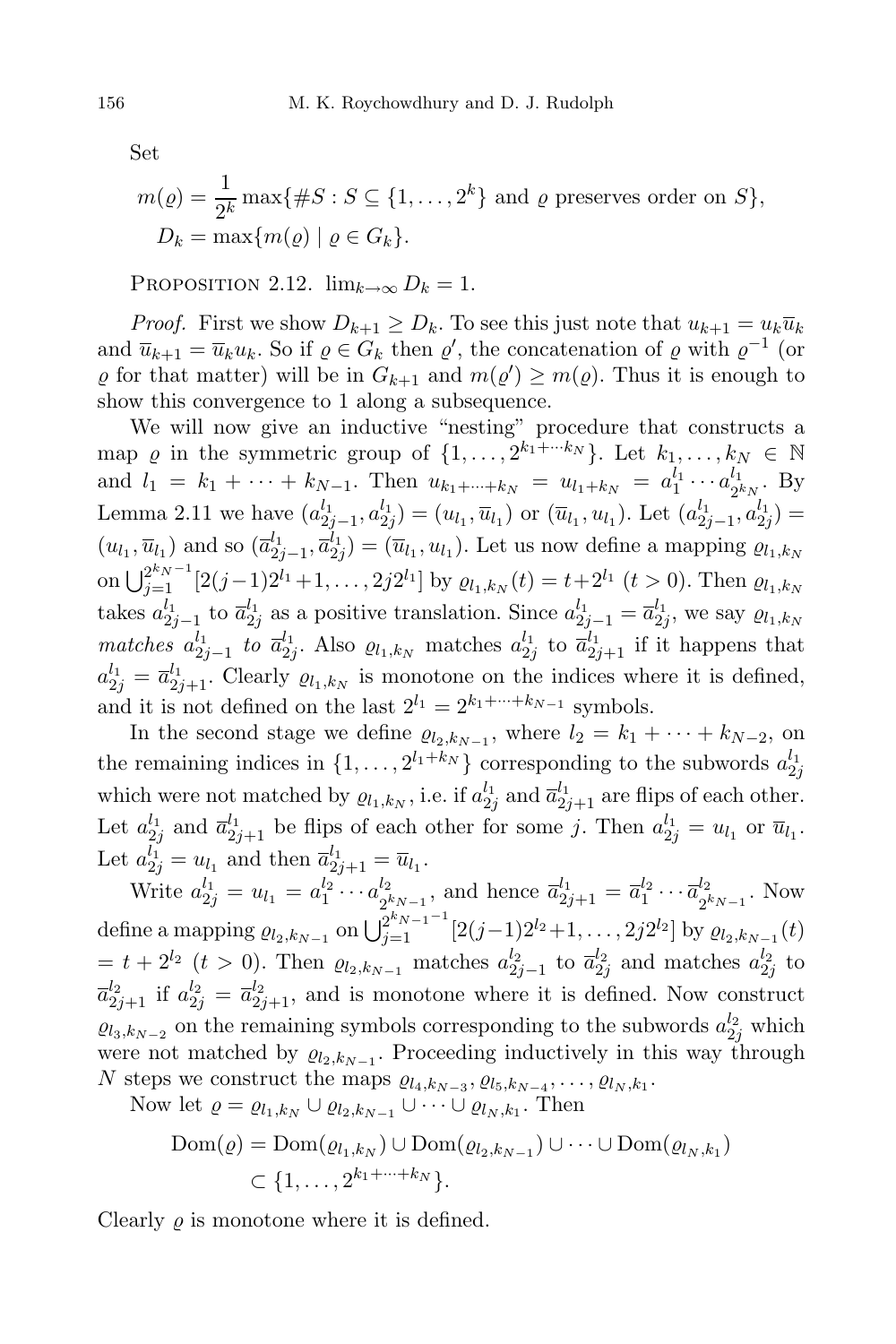We now estimate the number of symbols on which  $\rho$  is not defined. Suppose at the first stage we remove  $z_1$  symbols on which  $\varrho$  is not defined and match on  $M_1 \geq \frac{1}{2}$  $\frac{1}{2}(L-z_1)$  symbols where  $L=2^{k_1+\cdots+k_N}$ . At the second stage from the remaining  $L - M_1 - z_1$  symbols we remove  $z_2$  symbols and match on  $M_2 \geq \frac{1}{2}$  $\frac{1}{2}(L-M_1-z_1-z_2)$  symbols. At the *k*th stage we remove  $z_k$ symbols and match on  $M_k \geq \frac{1}{2}$  $\frac{1}{2}(L-(M_1+\cdots+M_{k-1})-(z_1+\cdots+z_k))$  symbols. Hence the number of symbols where  $\varrho$  is not defined is  $\leq \sum_{i=1}^{N} z_i + L/2^N$ .

We back up now and set some parameters. For  $\varepsilon > 0$ , choose N so that  $1/2^N < \varepsilon/2$ . For N and  $\varepsilon$  now fixed, choose k so that  $N/2^k < \varepsilon/2$ . Now let  $k_1 = \cdots = k_N = k$ . We have

$$
z_1 = 2^{k_1 + \dots + k_{N-1}} = 2^{(N-1)k} = \frac{L}{2^k}, \quad z_2 \le \frac{L}{2^k}, \quad z_3 \le \frac{L}{2^k} \text{ and so on,}
$$

$$
\sum_{i=1}^N z_i \le \frac{NL}{2^k} < \frac{\varepsilon L}{2}.
$$

Hence  $\varrho$  is defined and monotone on a subset of size  $\geq (1-\varepsilon)L$ , and  $u_{L,\varrho^{-1}(i)}$  $=\overline{u}_{L,i}$  where defined.

Since the numbers of 0's and 1's in  $u<sub>L</sub>$  and  $\overline{u}<sub>L</sub>$  are identical, we can extend  $\varrho$  to all of  $\{1, \ldots, L\}$  with  $\overline{u}_{L,i} = u_{L,\varrho^{-1}(i)}$ , i.e.  $\varrho \in G_{\log_2(L)}$  and  $m(\varrho) \ge (1 - \varepsilon)L/L = 1 - \varepsilon$  and hence

$$
1 \ge D_{\log_2(L)} \ge 1 - \varepsilon
$$
 where  $L = 2^{Nk}$ .

We know  $G_k = \{ \varrho \in S(2^k) \mid \varrho \text{ carries } u_k \text{ to } \overline{u}_k \}.$  If  $k > k_0$  then  $u_k$  and  $\overline{u}_k$  split into  $2^{k-k_0}$  subwords, each of length  $2^{k_0}$  and each either  $u_{k_0}$  or  $\overline{u}_{k_0}$ . Define

$$
G_{k,k_0} = \{ \varrho \in G_k \mid \varrho \text{ acts as a translation on } [(i-1)2^{k_0}+1,\ldots,i2^{k_0}]\}.
$$

By this we mean that for each i there exists  $t_i$   $(t_i = s_i 2^{k_0}$  for some  $s_i \in \mathbb{Z}$ ) such that if  $j \in \{(i-1)2^{k_0}+1,\ldots,i2^{k_0}\}\)$  then  $\varrho(j) = j + t_i$ .

Define

 $D_{k,k_0} = \max\{m(\varrho) \mid \varrho \in G_{k,k_0}\}.$ 

Clearly  $D_{k,k_0} \leq D_k$  as  $G_{k,k_0} \subseteq G_k$ .

PROPOSITION 2.13. For all  $k_0 \in \mathbb{N}$ ,  $\lim_{k \to \infty} D_{k,k_0} = 1$ .

*Proof.* For  $k_0 < k$ , write  $u_k$  as a concatenation of occurrences of  $u_{k_0}$ and  $\overline{u}_{k_0}$ . If one replaces each occurrence of  $u_{k_0}$  by a 0 and each occurrence of  $\overline{u}_{k_0}$  by a 1 one obtains the word  $u_{k-k_0}$ . (This is just moving backward through the substitution.) For any  $\varrho \in G_{k-k_0}$  we can define a  $\widehat{\varrho} \in G_{k,k_0}$  as follows. For  $j \in \{(i-1)2^{k_0}+1,\ldots,i2^{k_0}\}\;$  set

$$
\widehat{\varrho}(j) = 2^{k_0}(\varrho(i) - 1) + (j - (i - 1)2^{k_0}).
$$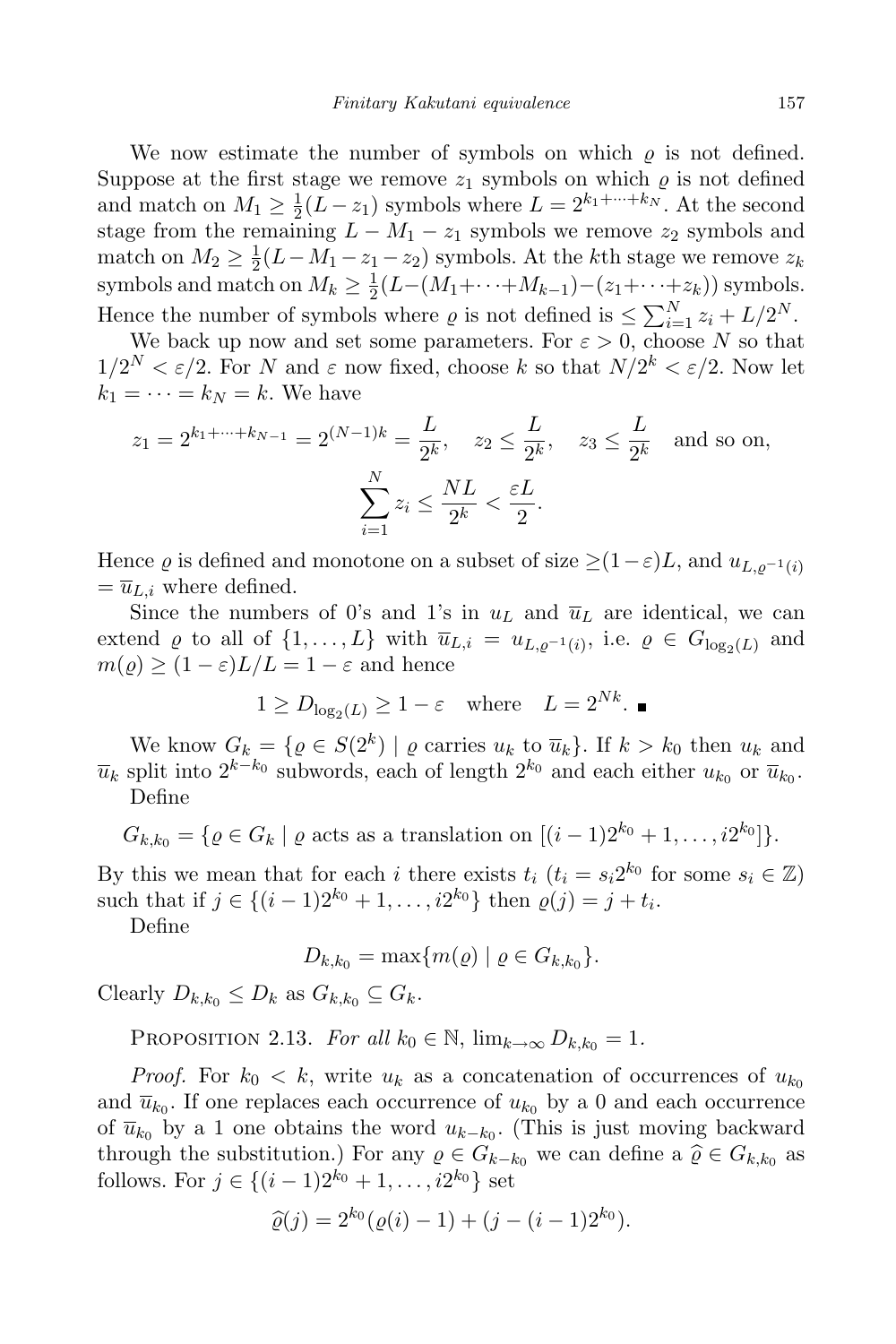Thus  $\hat{\varrho}$  permutes consecutive blocks of length  $2^{k_0}$  in  $\{1, \ldots, 2^k\}$  exactly as  $\varrho$  permutes elements of  $\{1, \ldots, 2^{k-k_0}\}$ . It follows that  $\widehat{\varrho} \in G_{k,k_0}$  and  $m(\hat{\rho}) = m(\rho)$ , and the result follows.

3. Binary odometer. In this section we discuss the basic definitions in the case of binary odometer. For details see [HK], [R1].

**3.1.** Binary odometer and the canonical cylinders. The binary odometer or adding machine is well known but for completeness we give a brief description. Let  $Y = \{0,1\}^{\mathbb{N}}$ . Then Y is a product topological space arising from the discrete topology on each of its coordinate space  $\{0, 1\}$ . It is metrizable. The metric

$$
d(y, y') = 2^{-l}
$$
 where  $l = \min\{|i| : y_i \neq y'_i\}$ 

generates the product topology on  $Y$ . The open balls in the product topology are

(1) 
$$
B(y, 2^{-l}) = \{y' = (y'_n) \in Y : y_i = y'_i, 0 \le i \le l\}.
$$

Let

$$
W = \{0, 1\}^* = \bigcup_{l \in \mathbb{N}} \{0, 1\}^l
$$

denote the set of all binary words. If  $d \in W$  then |d| denotes its length; the empty word  $\emptyset$  has length 0. Each word  $d \in W$  gives rise to the subset

 ${y \in Y \mid y \text{ begins with } d}$ 

of  $Y$ , which we call a *cylinder* in  $Y$  and also denote by the same letter  $d$ . If  $y \in d$  then by (2) we have

$$
d = B(y, 2^{-|d|}).
$$

The clopen sets of  $Y$  are precisely the finite unions of cylinders. We now set

 $\mathfrak{B} :=$  the Borel  $\sigma$ -algebra of Y generated by the cylinders in Y,

$$
\nu := (1/2, 1/2)^{\mathbb{N}} =
$$
 the product measure on  $(Y, \mathfrak{B})$ .

We define  $S$  acting on  $Y$  by addition with carry to the right. This map acts as a cyclic permutation on the  $2^k$  cylinders of length k. This shows S is a homeomorphism and that it preserves the measure  $\nu$ . We refer to such a cylinder as a *dyadic interval*, because if we consider a sequence in  $Y$  to be the binary expansion of a point in the unit interval, these sets correspond to dyadic intervals.

**3.2.** Cylinder partition etc. The definitions of the cylinder partition, tower partition, common extension, tower refinement in the case of the binary odometer are exactly the same as for the Morse sequence, but in this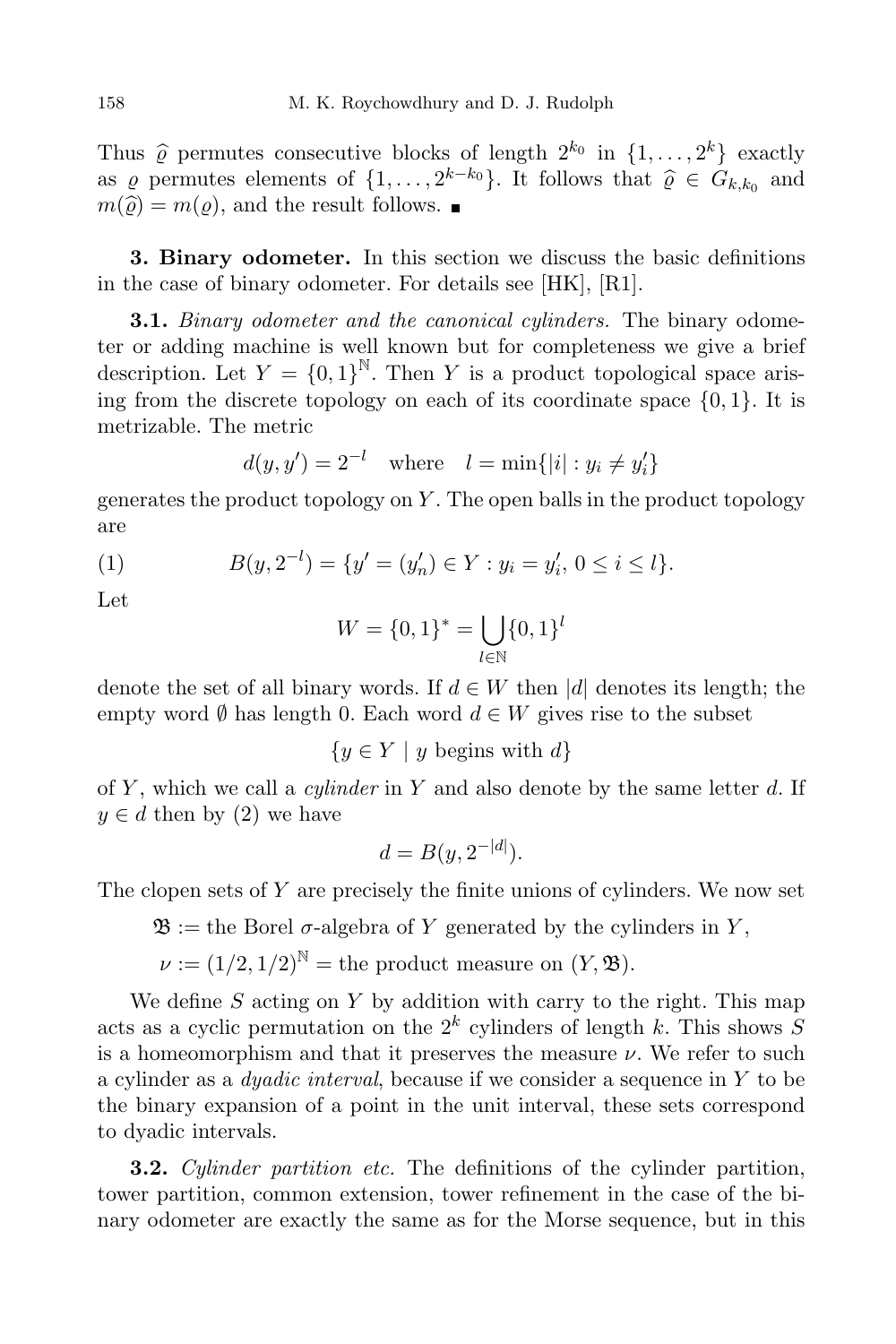case by the canonical tower partition  $\mathcal{D}_k$  we mean the tower partition of height  $2^k$  consisting of all the k-canonical cylinders endowed with an increasing order up the tower as induced by the action of S.

4. Construction of the almost continuous Kakutani equivalence. We follow the Keane–Hamachi format here, constructing two sequences of towers with a web of commuting tower maps between them. By Proposition 2.1, there exists a sequence  ${k_n}_{n\geq 0}$  with  $0 = k_0 < k_1 < \cdots$  such that

$$
D_{k_{n+1},k_n} > 1 - \frac{1}{10 \cdot 2^n} \quad (n \ge 0).
$$

Let  $\{\mathcal{P}_{k_n}\}\$  be the corresponding sequence of the canonical tower partitions of X and  $\{\mathcal{D}_{k_n}\}\)$  be that of Y.

We first define tower maps  $\phi_i$  that carry two levels in each  $\mathcal{P}_{k_i}$  to each interval in  $\mathcal{D}_{k_i}$ , one chosen from each column. Denote the two columns of  $\mathcal{P}_{k_i}$  by  $C_{i,0}$  which has base  $J_{k_i}^{0,0}$  $L_{k_i}^{0,0}$  and  $C_{i,1}$  which has base  $J_{k_i}^{0,1}$  $\kappa_i^{0,1}$ . Then  $\phi_i$  is completely defined by giving two permutations  $\eta_{i,0}, \eta_{i,1}$  of  $\{1, \ldots, 2^{k_i}\},$  i.e.  $\eta_{i,0}, \eta_{i,1} \in S(2^{k_i})$  that describe how the levels of each of these columns are reordered to be paired up with a single interval in  $\mathcal{D}_{k_i}$ .

Level j in  $C_{i,0}$  is mapped by  $\phi_i$  to level  $\eta_{i,0}(j)$  in the single column of  $\mathcal{D}_{k_i}$ , and level j in  $C_{i,1}$  is mapped to level  $\eta_{i,1}(j)$  in this single column. Select elements  $\varrho_{n+1} \in G_{k_{n+1},k_n}$  for  $n \geq 0$  that achieve  $D_{k_{n+1},k_n}$ . Let  $\eta_{1,0} = \text{Id}$  and  $\eta_{1,1} = \eta_{1,0} \varrho_1^{-1} = \varrho_1^{-1}.$ 

Suppose  $\eta_{i,0}$  and  $\eta_{i,1}$  are defined. Take a level j in  $C_{i+1,0}$  and let  $j' =$  $(j-1) \pmod{2^{k_i}} + 1$ . Then  $j' \in \{1, \ldots, 2^{k_i}\}\$ and level j in  $\mathcal{P}_{k_{i+1}}$  is either in a common extension of  $C_{i,0}$  or of  $C_{i,1}$ . If it is in  $C_{i,t}$   $(t = 0,1)$  then  $\eta_{i+1,0}(j) = \eta_{i,t}(j') + j''2^{k_i}$  where  $j'' = \lfloor (j-1)/2^{k_i} \rfloor$ . That is,  $\eta_{i+1,0}$  is the concatenation of copies of  $\eta_{i,0}$  and  $\eta_{i,1}$  in the order prescribed by the occurrences of extensions of  $C_{i,0}$  and  $C_{i,1}$  in  $C_{i+1,0}$ . Having defined  $\eta_{i+1,0}$  we set

$$
\eta_{i+1,1} = \eta_{i+1,0} \varrho_{i+1}^{-1}.
$$

Now we define maps  $\psi_{i+1}$  which carry each level in  $\mathcal{D}_{k_{i+1}}$  to a level of a column in  $\mathcal{P}_{k_i}$ . Suppose we have a level at height j in  $\mathcal{D}_{k_{i+1}}$ . Then  $\phi_{i+1}^{-1}$  of this level consists of two levels, one in each column of  $\mathcal{P}_{k_{i+1}}$ ; call them  $L_0(j)$ and  $L_1(j)$ . Since  $\varrho_{i+1}$  works as a translation on intervals of length  $2^{k_i}$ , both  $L_0(j)$  and  $L_1(j)$  come from the same level of the same column of  $\mathcal{P}_{k_i}$ , i.e.  $\pi(L_0(j)) = \pi(L_1(j)) \in \mathcal{P}_{k_i}$ . Define

$$
\psi_{i+1}(j) = \pi(L_0(j)) = \pi(L_1(j)).
$$

The permutations  $\eta_{i,0}$  and  $\eta_{i,1}$  are defined as they are so as to make the following result hold.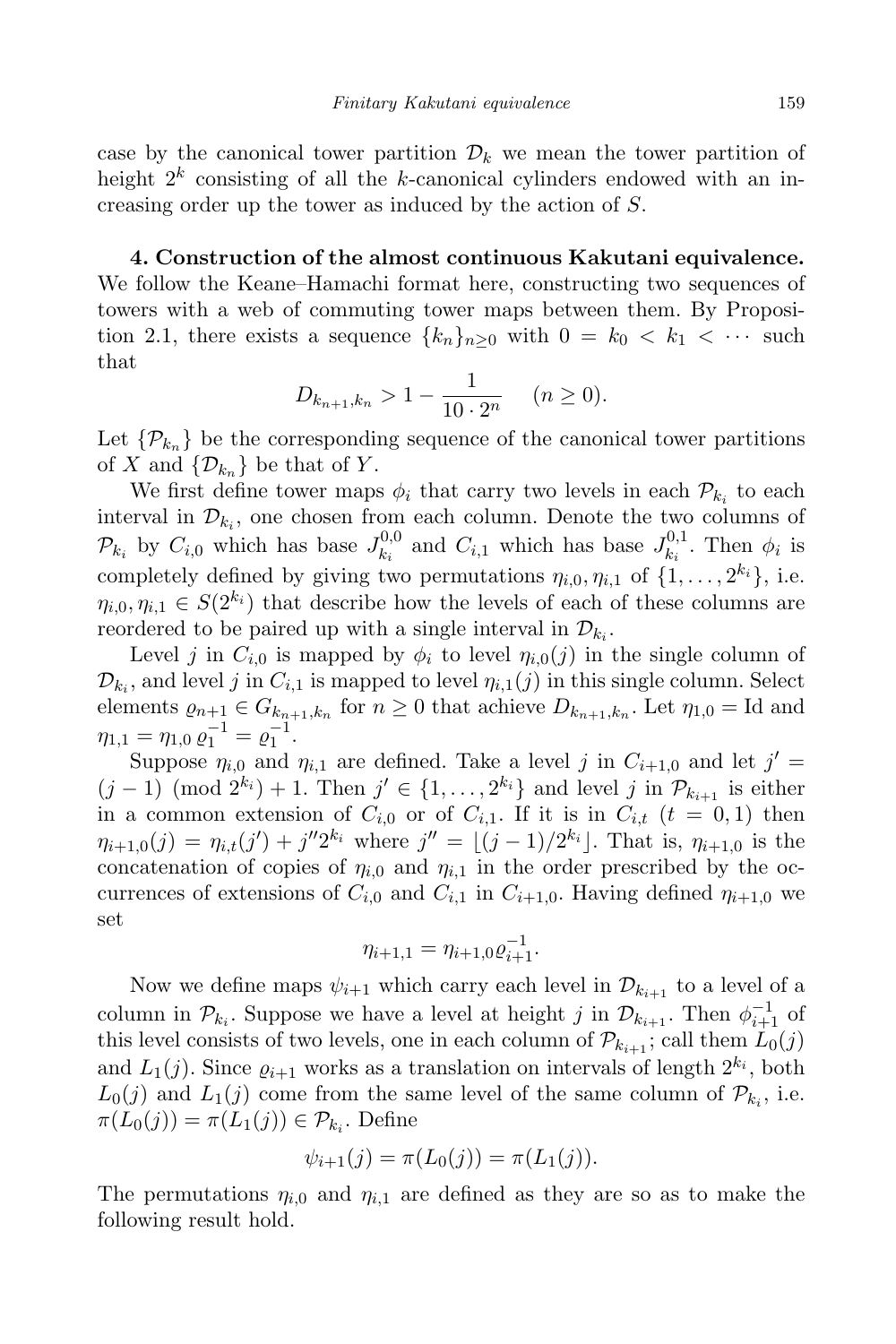PROPOSITION 4.1. The following diagram of tower maps commutes:



We now show that the inverse limits through these tower maps converge to the finitary Kakutani equivalence we seek. Consider a nested sequence of sets  $c_n \in \mathcal{P}_{k_n}$ , i.e.  $c_{n+1} \subseteq c_n$ . The diagram implies that the sets  $\phi_n(c_n) \in \mathcal{D}_{k_n}$ also form a nested sequence of sets. Symmetrically, if  $d_n \in \mathcal{D}_{k_n}$  are nested, then so will be their images  $\psi_n(d_n) \in \mathcal{P}_{k_{n-1}}$ . In both X and Y we can define equivalence relations where two points are equivalent iff they always lie in the same element of  $\mathcal{P}_{k_n}$  or  $\mathcal{D}_{k_n}$ . The inverse limit of the maps  $\phi_n$  will be a map  $\phi$  from the classes in X to those in Y. The inverse limit of the  $\psi_n$  will be  $\phi^{-1}$ . In Y all equivalence classes consist of single points. Not so in X. As described earlier,  $X$  possesses four rather special orbits given by placing the origin at an index in one of the four words  $mw, \overline{mw}, m\overline{w}$  and  $\overline{mw}$ . Suppose x is such a point where the origin sits at a position l symbols into the m or  $\overline{m}$ half of the word. This is equivalent to saying that for all  $n$  large enough, the x lies l levels from the top of the tower  $\mathcal{P}_n$ . In this case the equivalence class consists of two points, the other one being obtained by switching w and  $\overline{w}$  on the second half of the word, leaving the origin where it sits. Symmetrically, if x is such a point but with the origin at a position l symbols into the w or  $\overline{w}$ portion of the word. This is equivalent to saying that for all  $n$  large enough, x lies l levels from the bottom of the tower  $P_n$ . Again the equivalence class consists of two points, the other one being obtained by switching m and  $\overline{m}$ on the first half of the word.

We are going to remove from both  $X$  and  $Y$  subsets of measure zero consisting of those points which always remain within some bounded distance of the top or bottom of the towers. In both  $X$  and  $Y$  these are countable subsets and consist of full equivalence classes. Call them  $N$  and  $N'$  and now define

$$
N_X = N \cup \phi^{-1}(N') \quad \text{and} \quad N_Y = \phi(N_X) = \phi(N) \cup N'.
$$

Both  $N_X$  and  $N_Y$  are countable sets and hence of measure zero. In  $X - N_X$ every nested chain of sets  $c_n$  intersects to a single point. For  $x \in X$  if we let  $c_n(x)$  be that element of  $\mathcal{P}_{k_n}$  that contains x, then we have

$$
\bigcap_{n} c_n(x) = \{x\} \quad \text{ for all } x \in X - N_X.
$$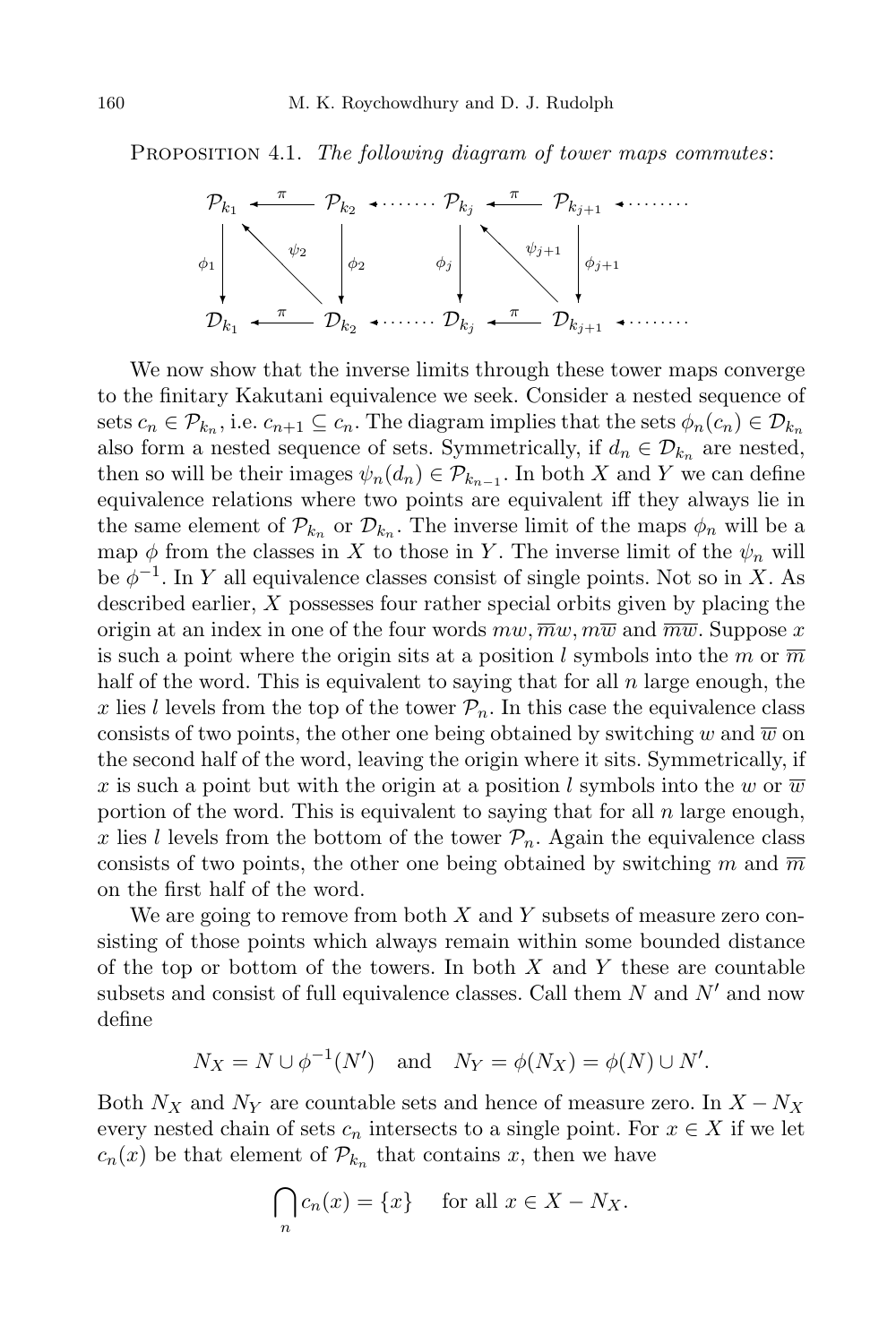Similarly, if  $d_n(y)$  is that element of  $\mathcal{D}_{k_n}$  containing y, then

$$
\bigcap_n d_n(y) = \{y\} \quad \text{ for all } y \in Y.
$$

The maps  $\phi$  and  $\psi$  were defined on equivalence classes and so as maps on  $X - N_X$  and  $Y - N_Y$  are carrying singleton sets to singleton sets. Let  $\Phi: X - N_X \to Y - N_Y$  and  $\Psi = \Phi^{-1}: Y - N_Y \to X - N_X$  be the corresponding point maps, i.e.  $\phi({x}) = {\phi(x)}$  etc.

LEMMA 4.2. Both  $\Phi$  and  $\Psi$  are continuous and hence  $\Phi$  is an almost continuous isomorphism of the two measure spaces.

*Proof.* Notice that for  $x \in X - N_X$ ,  $\Phi(c_n(x)) \subseteq d_n(\Phi(x))$ , and for  $y \in$  $Y - N_Y$ ,  $\Psi(d_{n+1}(y)) \subseteq c_n(\Psi(y))$ . All the sets  $c_n(x)$  and  $d_n(y)$  are clopen. Along any chain that intersects to a single point, the diameters of the sets in the chain must decrease to 0. Continuity of  $\Phi$  and  $\Psi$  follows.

PROPOSITION 4.3.  $\Phi$  is an orbit equivalence from  $\sigma$  to S.

*Proof.* First we show  $\Phi$  carries orbits into orbits. Suppose x and  $\tilde{x}$  are two points in  $X - N_X$  and on the same orbit. Assume  $\widetilde{x} = \sigma^l(x)$ . As  $x \in X - N_X$ , once *n* is large enough, the cylinder  $c_n(x)$  in  $\mathcal{P}_{k_n}$  containing x will lie more than l levels from both the top and bottom of the column. Let  $n_0$  be the smallest choice for such an index n. It follows that  $c_n(\tilde{x}) = \sigma^l(c_n(x))$  for all  $n \geq n_0$ . Suppose  $c_n(x)$  is the level at height  $j_n(x)$  in column  $t_n \in \{0,1\}$  in  $\mathcal{P}_{k_n}$  and so  $c_n(\tilde{x})$  will be level  $j_n(x) + l$  also in the same column  $t_n$ . The construction of  $\Phi$  tells us that for  $n \geq n_0$ ,

$$
d_n(\Phi(\widetilde{x})) = S^{\eta_{n,t_n}(j_n+l) - \eta_{n,t_n}(j_n)}(d_n(\Phi(x))).
$$

As the permutations  $\rho_n$  act by translation on subblocks of integers of length  $2^{k_{n-1}}$ , the values  $\eta_{n,t_n}(j_n + l) - \eta_{n,t_n}(j_n) = l'$  are constant for all  $n \geq n_0$ and  $d_n(\Phi(\tilde{x})) = S^{l'}(d_n(\Phi(x)))$  for all  $n \geq n_0$ . Intersecting over n we obtain  $\Phi(\widetilde{x}) = S^{l'}(\Phi(x))$  and these two points are on the same S-orbit.

We now show that so long as  $y \notin N'$ ,  $\Phi$  carries orbits onto orbits. For each  $x \in X - N_X$ , suppose  $c_n(x)$  is at height  $1 \leq j_n(x) \leq 2^{k_n}$  in its column in  $\mathcal{P}_{k_n}$ . Let  $s_n(x) = \{ \sigma^k(x) \mid -j_n(x) + 1 \leq k \leq -j_n(x) + 2^{k_n} \}$ . This is that part of the  $\sigma$ -orbit of x preceding and following x in one transit through the tower. Similarly we can construct such transits  $s'_n(y)$  of a point y through the towers  $\mathcal{D}_{k_n}$ . The proof that  $\Phi$  carries a  $\sigma$ -orbit into an S-orbit tells us a bit more. The form of the construction of  $\Phi$  gives

$$
\Phi(s_n(x)) = s_n'(\Phi(x)).
$$

Our proof that  $\Phi$  carries an orbit into an orbit rested on the fact that for  $x \notin N$  the sets  $s_n(x)$  increase to the full orbit of x. But for  $y \notin N'$  also  $s'_n(y)$  increase to the full orbit of y and hence for  $x \notin N_X$ ,  $s'_n(\Phi(x))$  increase to the full orbit of  $\Phi(x)$ , so that  $\Phi$  carries an orbit onto an orbit.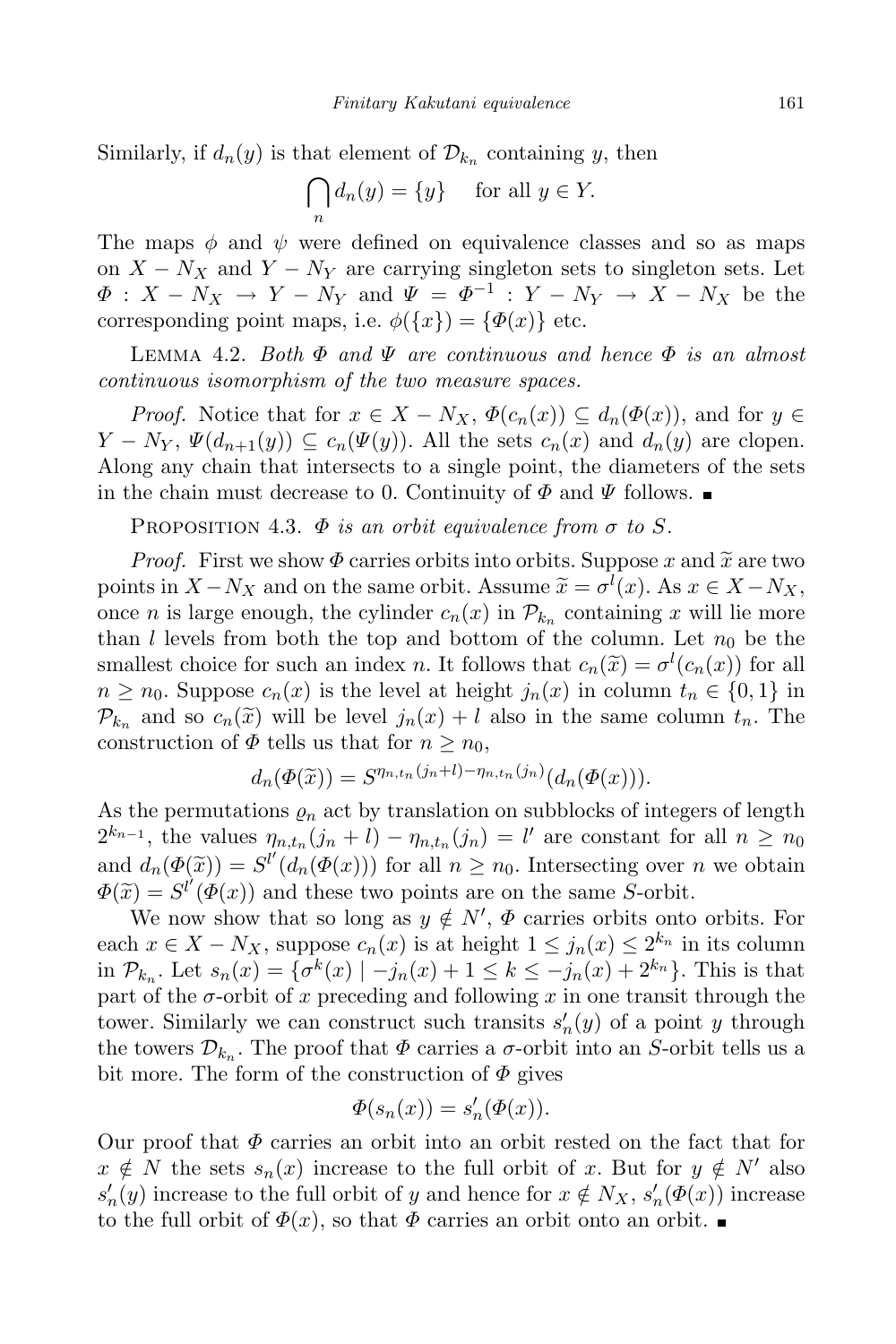PROPOSITION 4.4.  $\Phi$  is order preserving on a set of positive measure and hence is an almost continous Kakutani equivalence.

*Proof.* The permutation  $\varrho_n$  was chosen so that  $D_{k_n,k_{n-1}}$  was achieved on  $\varrho_n$ , so  $\varrho_n$  preserves order on all but  $1/(10 \cdot 2^n)$  of its domain. Define  $G_n$ to consist of the union of all the levels in column 1 of  $\mathcal{P}_{k_n}$  combined with the union of all the levels in column 2 that correspond to indices on which  $\varrho_n$  preserves order. Then  $\mu(G_n) > 1 - 1/(10 \cdot 2^n)$ . Let  $G = \bigcap_{n=1}^{\infty} G_n$ . Then

$$
\mu(G^{c}) = \mu\left(\bigcup_{n=1}^{\infty} G_{n}^{c}\right) \le \sum_{n=1}^{\infty} \mu(G_{n}^{c}) < \sum_{n=1}^{\infty} \frac{1}{10 \cdot 2^{n}} = \frac{1}{10}, \text{ so } \mu(G) > \frac{9}{10}.
$$

Suppose  $x, \tilde{x} \in G \cap (X - N_X)$  where  $\tilde{x} = \sigma^t x$  for some  $t > 0$ . Once n is large enough, as we are outside  $N_X$ , the points x and  $\tilde{x}$  will lie in two levels  $c_n(x)$  and  $c_n(\tilde{x}) = \sigma^t(c_n(x))$  in the same column of  $\mathcal{P}_{k_n}$ . Let n be the least value where this happens. This means x and  $\tilde{x}$  are in distinct blocks of levels of length  $2^{k_{n-1}}$  in  $\mathcal{P}_{k_n}$ , but for this and all successive towers  $\mathcal{P}_m$ with  $m > k_n$ , they are always in the same subblock of intervals of length  $2^{m-1}$ . In the structure of  $\phi_n$  all rearrangements of levels that come from steps previous to step n fix the blocks of length  $2^{k_{n-1}}$  and hence cannot move  $c_n(x)$  above  $c_n(\tilde{x})$ . At step n, if the two levels are in the first column then  $\phi_n$  is simply this inherited map. If they are in the second column the levels are further rearranged by the map  $\varrho_n^{-1}$  which moves each block of  $2^{k_{n-1}}$  levels as a rigid unit, and as  $x, \tilde{x} \in G_n$ , their order is not changed. From all successive steps, as these points will lie in the same subblock, their relative positions will no longer be changed. Hence on the set  $G, \Phi$  is order preserving on orbits.

This completes the proof of our main theorem. We end with two questions. The Morse system is one of the most elementary minimal substitution systems. Can this argument be generalized to show that all minimal substitution systems are almost continuously Kakutani equivalent to an adding machine? We suspect the answer here is yes. As a second and much more difficult question, all results to date in the study of almost continuous Kakutani equivalence have given positive results. That is, one demonstrates that two systems known to be measurably Kakutani equivalent are in fact almost continuously Kakutani equivalent. Is this a general theorem or are there natural examples where a measurable Kakutani equivalence cannot be obtained almost continuously? A recent preprint of del Junco and Sahin [JS] shows that for orbit equivalence there are no such examples. Very recent and as yet unwritten work of del Junco, Rudolph and Weiss would prove that indeed if two systems are measurably Kakutani equivalent, then they are almost continuously Kakutani equivalent in the sense defined here. If this is correct it indicates the definition of almost continuous Kakutani equivalence should